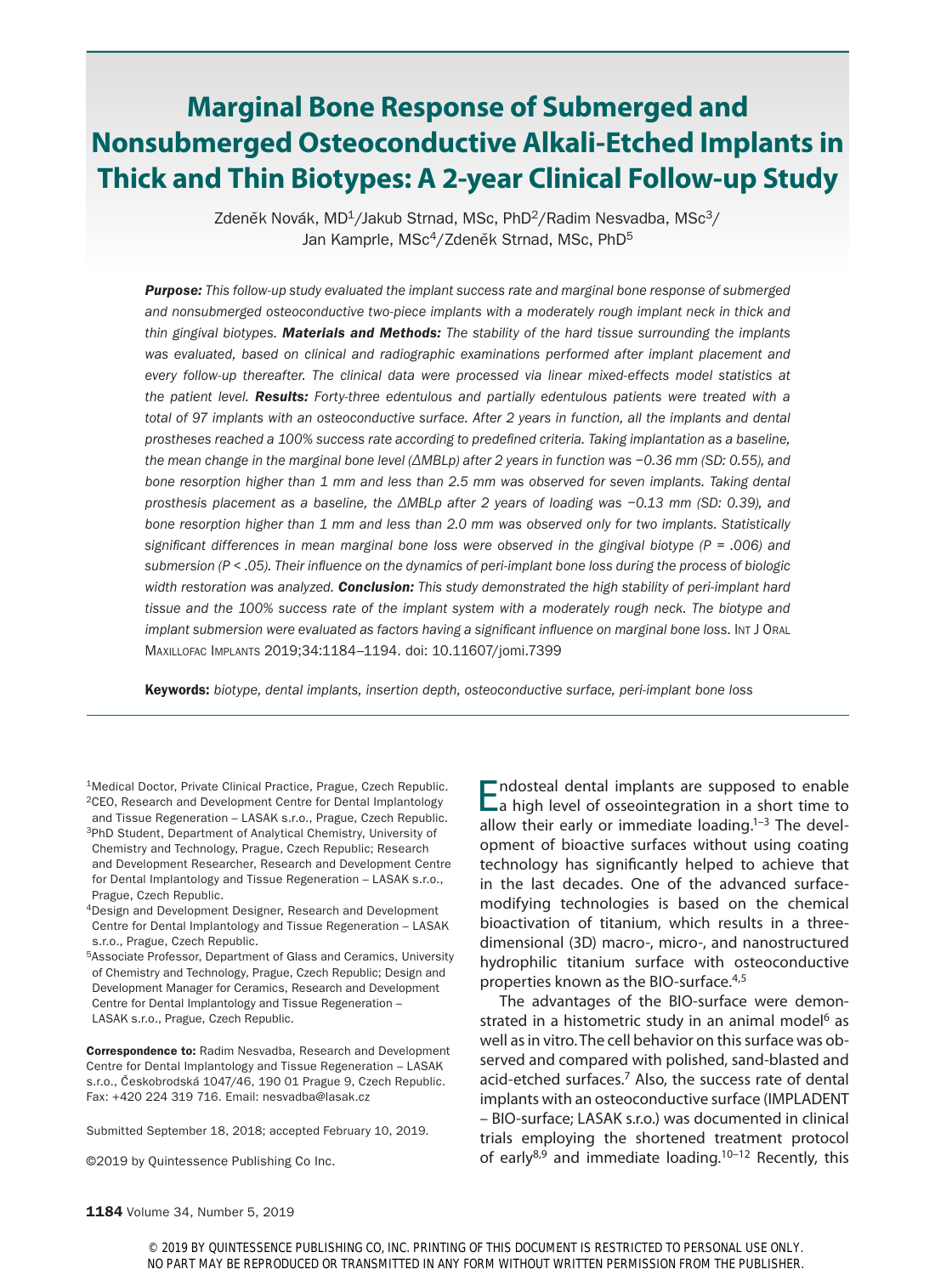surface was used in combination with a novel design of the endosteal dental implant BioniQ (LASAK s.r.o.) with a conical tapered connection between the implant and the abutment. The implant neck with the modified osteoconductive surface of lower roughness was employed for better attachment of connective tissue.<sup>13-15</sup>

The use of dental implants with a rough neck was considered risky because of easier microbial colonization and subsequent failure of the implant in the case of an uncovered neck. However, some studies show that the rough neck results in less marginal bone loss compared with the machined neck.<sup>16-19</sup> With respect to the rough implant neck, and to avoid its exposure, the depth of initial implant insertion should be taken into account as well as the thickness of the gingival biotype. These two parameters belong to those affecting marginal bone stability. Based on the studies conducted, it seems that deep implant placement leads to greater bone resorption than shallow implant placement, $20-22$  although the differences are not always significant. Also, it seems that in particular, implants placed in a thin gingival biotype result in greater marginal bone loss. Contrary to this, a bone covered with a thick gingival biotype is considered to be more stable around implants.<sup>23-26</sup> To the best of the authors' knowledge, detailed evaluation of a biotype, together with the depth of implant insertion related to implants with a moderately rough neck, has not yet been documented in such a long-term clinical study, and this may result in new suggestions.

The aim of this follow-up study was to clinically and radiographically evaluate the implant success rate and marginal bone response of submerged and nonsubmerged hydrophilic osteoconductive two-piece implants with a moderately rough implant neck in thick and thin biotypes. The hypothesis of this study was that bone resorption in the vicinity of the implants would correspond to 0.5 mm within the first year in service and, maximally, to 0.2 mm during the second year. The value of the first-year resorption (0.5 mm) represents one-half of the maximum mean bone loss (ΔMBLp) stated by the standard norm for implant success.27–29

# MATERIALS AND METHODS

#### Patient Selection

Eligible patients who received implant treatment at a private clinical practice in Prague (Radhošťská 4, 130 00, Prague 3) and met the selection criteria were included in the prospective study.

## Inclusion Criteria

Inclusion criteria were as follows: male and female patients aged 18 years and older, with good oral hygiene and without signs of periodontitis, alveolus without the need for an augmentation procedure, alveolus without a significant horizontal and/or vertical bone defect, implantation into the healed alveolar site 5 to 6 months following extraction (3 to 4 months for single-rooted teeth), bone density D1 to D4 according to Misch,<sup>30</sup> and a noninfected alveolar site. The treated patients received full information about the treatment and the advantages and disadvantages of the chosen procedure. The patients confirmed their agreement for their participation in the trial via signed informed consent. The study was conducted in accordance with the Helsinki Declaration (1964, 2008), and the study protocol was approved by the Ethics Committee at the University Hospital Hradec Kralove, Czech Republic (201806 S13PM).

## Exclusion Criteria

Patients were excluded from the study due to general health contraindications for oral surgery such as poor oral hygiene, untreated periodontitis, acute inflammation in the oral cavity, age lower than 18 years, smoking (> 10 cigarettes/day), and alcohol and drug abuse. Immunosuppressed patients, pregnant and nursing patients, patients with augmented alveolar bone, patients with unrealistic expectations, and patients with parafunctional activities (bruxism) were also excluded.

#### Sample Size Calculation

Before the study began, the null hypothesis that marginal bone loss would correspond to 0.5 mm within the first year in service and maximally 0.2 mm per year thereafter, together with a standard deviation of 0.5 mm, had been used for a sample size calculation. Using a test power of 0.9 at the significance level of  $\alpha$  = .05, the sample size equaled 26 patients. The values used in this null hypothesis were based on the standard norm,27–29 where maximum bone resorption during the first years of loading was reduced to half.

#### Marginal Bone Level Measurement

For the x-ray diagnostics, an orthopantomogram Planmeca Promax with calibrated imaging was used. The intraoral imaging was performed via the paralleling technique using Super-Bite Senso and Endo-Bite Senso holders (KerrHawe SA).

Marginal bone level (MBL) was determined from radiographs perpendicular to the central axis of the implant on both sides of the implant (mesial MBLm and distal MBLd), in relation to the reference level (RL) of the implant shoulder (Fig 1). The final value, MBLp, was determined as an average of the mesial MBLm and distal MBLd values. The length of the implant was used as a reference. MBLm and MBLd were measured during the follow-up immediately after the implantation MBL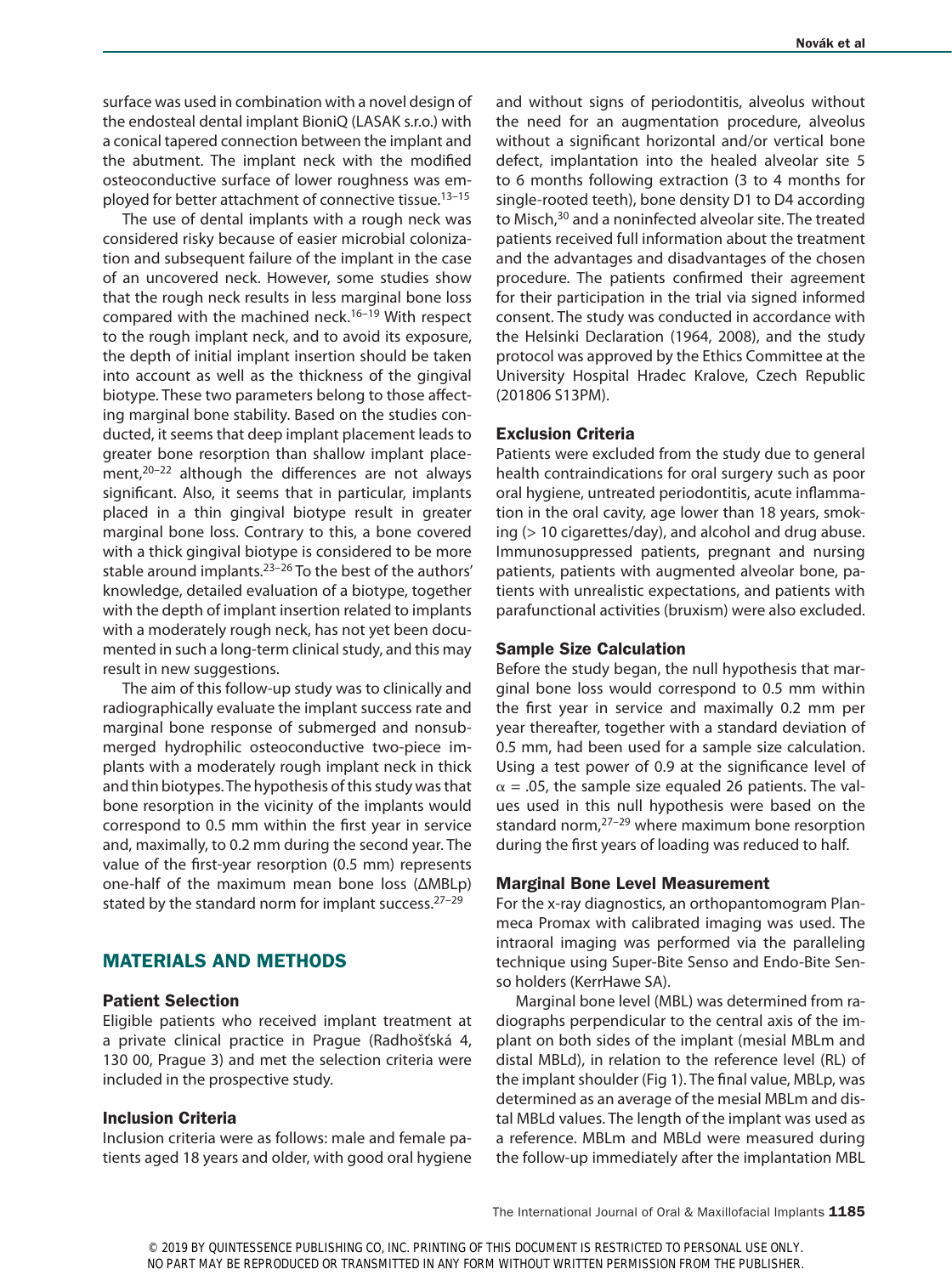

Fig 1 An illustrative scheme of the measurement of the marginal bone level (MBL). The positive or negative mark of MBL is defined according to the bone-to-implant position with respect to the reference level. MBL (IM) corresponds to the implant submersion immediately after implantation.



Fig 2 An illustrative scheme of the bone level with respect to the implant level during the implantation: submerged (subcrestal) and nonsubmerged (crestal and supracrestal) implant. The reference level, given by the implant collar *(white line and dots)*, is at a 0.3-mm distance from the IAJ.

(IM); at the second stage of implantation MBL (2SI); at the time of placement of the dental prosthesis MBL (DP); and after 3, 6, 12, and 24 months—MBL (DP3mo), MBL (DP6mo), MBL (DP1y), MBL (DP2y)—of the implant in service.

The change in the marginal bone over time, ΔMBLm, ΔMBLd, and ΔMBLp, was determined as the difference in the values measured at the individual time intervals in relation to the baseline at the time of implantation MBL (IM) and, alternatively, at the time of dental prosthesis placement MBL (DP).

#### Gingival Biotype Evaluation

The patient's gingival biotype was evaluated and categorized into two groups: thin biotype (scalloped) and thick biotype (flat or scalloped). $31$  To evaluate the biotype, a black periodontal probe was placed in the sulcus at the midfacial aspect of the adjacent tooth; the biotype was categorized as "thin" if the periodontal probe was visible through the gingiva or as "thick" if the probe could not be seen. $32$  The gingival biotype is connected with the biologic width. Thin biotype represents mucosa thickness of  $\leq 2$  mm, whereas the thick biotype represents mucosa thickness of  $> 2$  mm.<sup>33</sup>

#### Surgical Protocol

The dental implant placement was performed in a two-stage surgery according to the manufacturer's instructions. The patient was asked to rinse with 0.12% chlorhexidine solution for 2 minutes immediately before the surgery. The implantation was performed under local anesthesia. The mucoperiosteal flaps were raised, and alveolar ridge egalization was performed, if necessary, using a rotary drill. The implants were placed according to the protocol using insertion torque up to 70 Ncm. Bone-level positioning has been preferred and recommended. Based on immediate radiographic evaluation, the final variance of the implant placement depth around the recommended position was described and categorized as nonsubmerged (MBLp ≤ 0.3 mm; crestal and supracrestal position) or submerged (MBLp > 0.3 mm; subcrestal position) (Fig 2).

The implants were covered with soft tissue during the shortened healing period of 10 weeks in both the maxilla and mandible. After this period, the second stage of the implantation (2SI) was initiated. The cover screw was removed and replaced by a healing abutment to form a mucosal peri-implant canal. The impressions were taken on the implant level. After 2 to 4 weeks, the healing abutment was replaced by an appropriate definitive abutment. The definitive abutment was attached to the internal thread of the implant using a screw and tightened using a torque of 25 Ncm. Chlorhexidine gel was applied to the screw thread prior to use. Immediately after the implantation (IM), and after the second stage of the implantation (2SI), intraoral radiographs were performed, and the stability of the implant was measured using resonance frequency analysis (RFA).

#### Prosthesis Protocol

To achieve good-quality and stable implant collar closure, the prosthetic phase of the implant was initiated 2 to 4 weeks after the stage-two surgery. In the single-tooth implants, the crown was positioned 0.5 to 1.0 mm below the free gingival margin and cemented.

Multiple implants were mostly drilled and treated with screw-retained or cemented restorations with passive fit and free articulation. Toothless arches were treated by insertion of two implants in the mandible in the canine region. The Locator overdenture attachment system was used. Matrix fixation was performed directly in the patient's mouth. The representation of the individual prosthesis types used in the present study and the numbers of inserted implants are shown in Table 1.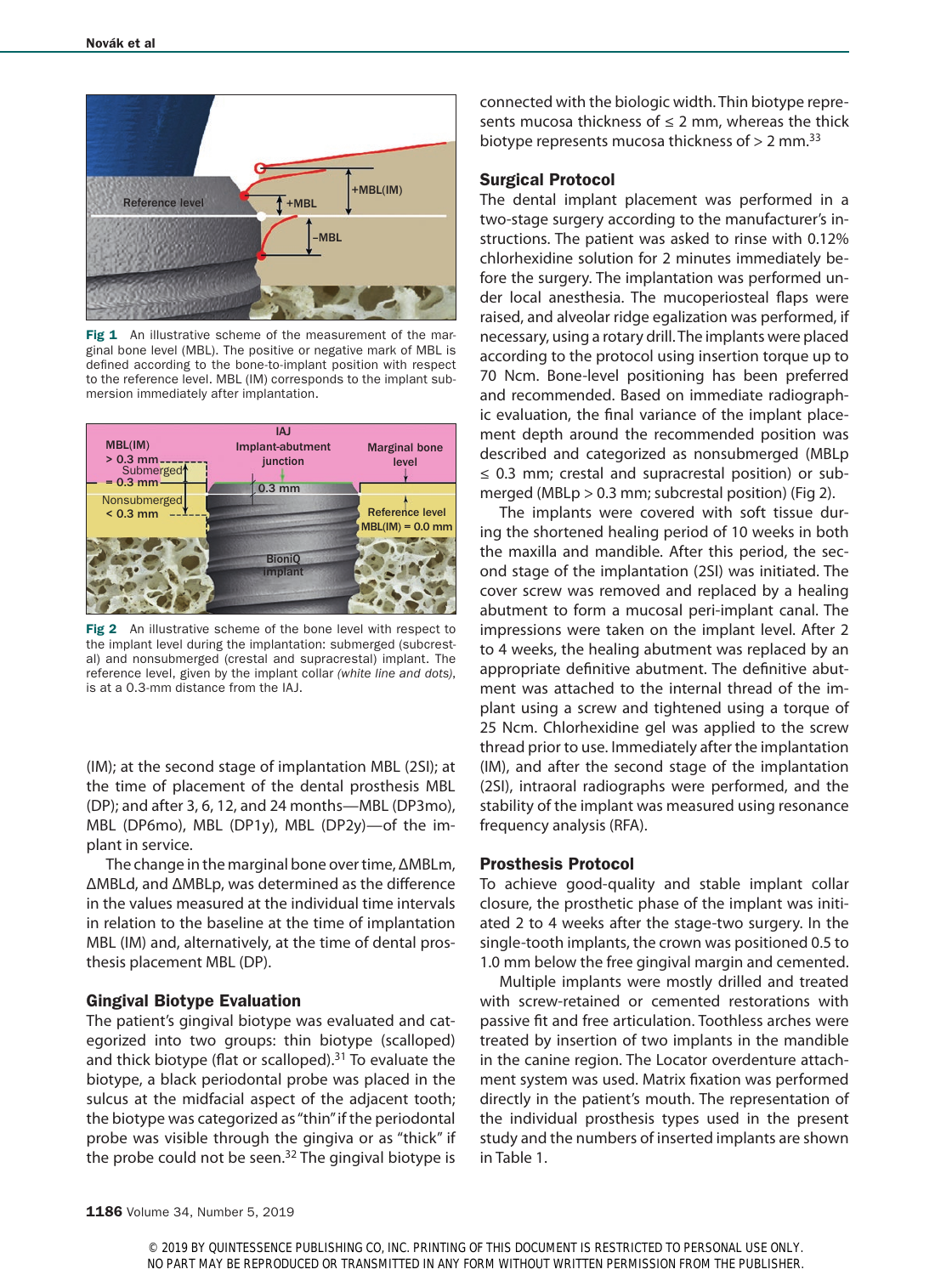| Table 1 Number of Dental Prosthesis Types and Supervised Implants |                        |                           |                             |                           |                           |                           |                       |           |
|-------------------------------------------------------------------|------------------------|---------------------------|-----------------------------|---------------------------|---------------------------|---------------------------|-----------------------|-----------|
| <b>Dental</b><br>prosthesis type                                  | <b>Single</b><br>crown | <b>Connected</b><br>crown | 3-membered<br>linear bridge | <b>Multiple</b><br>bridge | <b>Splinted</b><br>bridge | <b>Anchor</b><br>dentures | Locator<br>attachment | Total no. |
| Maxilla                                                           | 11(11)                 | 3(6)                      | 2(4)                        | 3(8)                      | 1(6)                      | 1(4)                      |                       | 21(39)    |
| Mandible                                                          | 12(12)                 | 4(8)                      | 7(14)                       | 1(1)                      | 4(21)                     |                           | 1(2)                  | 29(58)    |
| Total no.                                                         | 23(23)                 | 7 (14)                    | 9(18)                       | 4(9)                      | 5(27)                     | 1(4)                      | 1(2)                  | 50 (97)   |

Supervised implants are in parentheses.

#### Evaluation of Implant Success Rate

The evaluation of the success rate of the implants was performed throughout the treatment at given time intervals at the second stage of the implantation (2SI), at the placement of the dental prosthesis (DP), after 3 (DP3mo) and 6 (DP6mo) months, and after the first (DP1y) and the second (DP2y) years in function (after the placement of the dental prosthesis).

For the evaluation of a successful implant, Buser's criteria were used34–36: *(1)* the implant is immobile when tested clinically; *(2)* there is no evidence of periimplant radiolucency; *(3)* there is an absence of persistent or irreversible signs and symptoms, such as pain, foreign body sensation, and/or dysesthesia; *(4)* there is an absence of a recurrent peri-implant infection with suppuration. The implants that did not meet these criteria were considered to be survivals. The removed implants were regarded as failures.

The standard norm according to Albrektsson et al,  $27$ Albrektsson and Zarb,<sup>28</sup> and Roos et al<sup>29</sup> is meant as a reference level to state the hypothesis of the study and to compare it with. It defines bone loss of less than 1 mm during the first year of loading and less than 0.2 mm annually thereafter, to level out at approximately −1.8 mm after 5 years of loading.

#### Statistical Analysis

Descriptive statistics were used to evaluate the acquired data. The data are presented as mean values ± standard deviations (SDs), in box plots and tables. Since not all the data had a normal distribution (Kolmogorov-Smirnov test), the median, maxima, minima, and quantiles were included in the descriptive statistics together with mean values and SDs. A linear mixed-effects model analysis was performed to evaluate the marginal bone loss and the influential factors. This statistical analysis corrects for clustering implants in the same patient (the patient is considered to be a random effect). To meet the assumptions of the model used, the MBL values were transformed according to the formula (MBL + 3.0 mm)<sup>1,2</sup> to obtain a normal distribution of the residues, if necessary. The suitability of the model was expressed by the determination coefficient  $R^2$  showing the percentage of variability of the dependent variable described by the model used. The statistical analysis was performed using the statistical software Statistica 12. A *P* value smaller than .05 was considered to be statistically significant. The study is in accordance with the STROBE guidelines.

# RESULTS

#### Patients and Implants

From June 18, 2014 to March 3, 2015, a total of 43 edentulous and partially edentulous patients, whose mean age was 57.6 years (range: 18 to 75 years), were involved in the follow-up study according to the selection criteria described earlier. All the patients were treated by the same clinician (Z.N.) at the private clinical practice, Radhošťská 4, Prague 3. The patients—27 women and 16 men—were treated with 97 implants (BioniQ, LASAK s.r.o) with diameters of 3.5, 4, and 5 mm, and lengths of 8, 10, and 12 mm. The implants were placed with a final insertion torque ranging from 15 to 70 Ncm with a mean value of 41 Ncm (SD: 17). Standard (straight) and esthetic (straight/angled) definitive abutments with lengths of 0.7 to 3.0 mm were used. The implant-abutment connection was performed via the conical tapered connection Q-lock, and all the implants had a 0.5-mm-high moderately rough neck (Figs 3a and 3b). The number of attached types of dental prostheses is shown in Table 1.

#### Implant Survival and Success Rates

All the patients showed up for the follow-up after 3, 6, 12, and 24 months after the dental prosthesis placement. Any special complications that would considerably influence the survival of the implants were not noticed during the 2 years. No dropouts occurred. Therefore, a survival rate of 100% after 2 years in function was obtained, and according to Buser's criteria of success, 34-36 all the placed implants were successful (Table 2).

## MBL and Its Changes Regarding Implantation (IM) as Baseline

The absolute positions of the mean marginal bone level (MBLp) with respect to the reference level (RL) are summarized in Table 3 and Fig 4. Regarding the implant placement IM as a baseline (Table 4), the total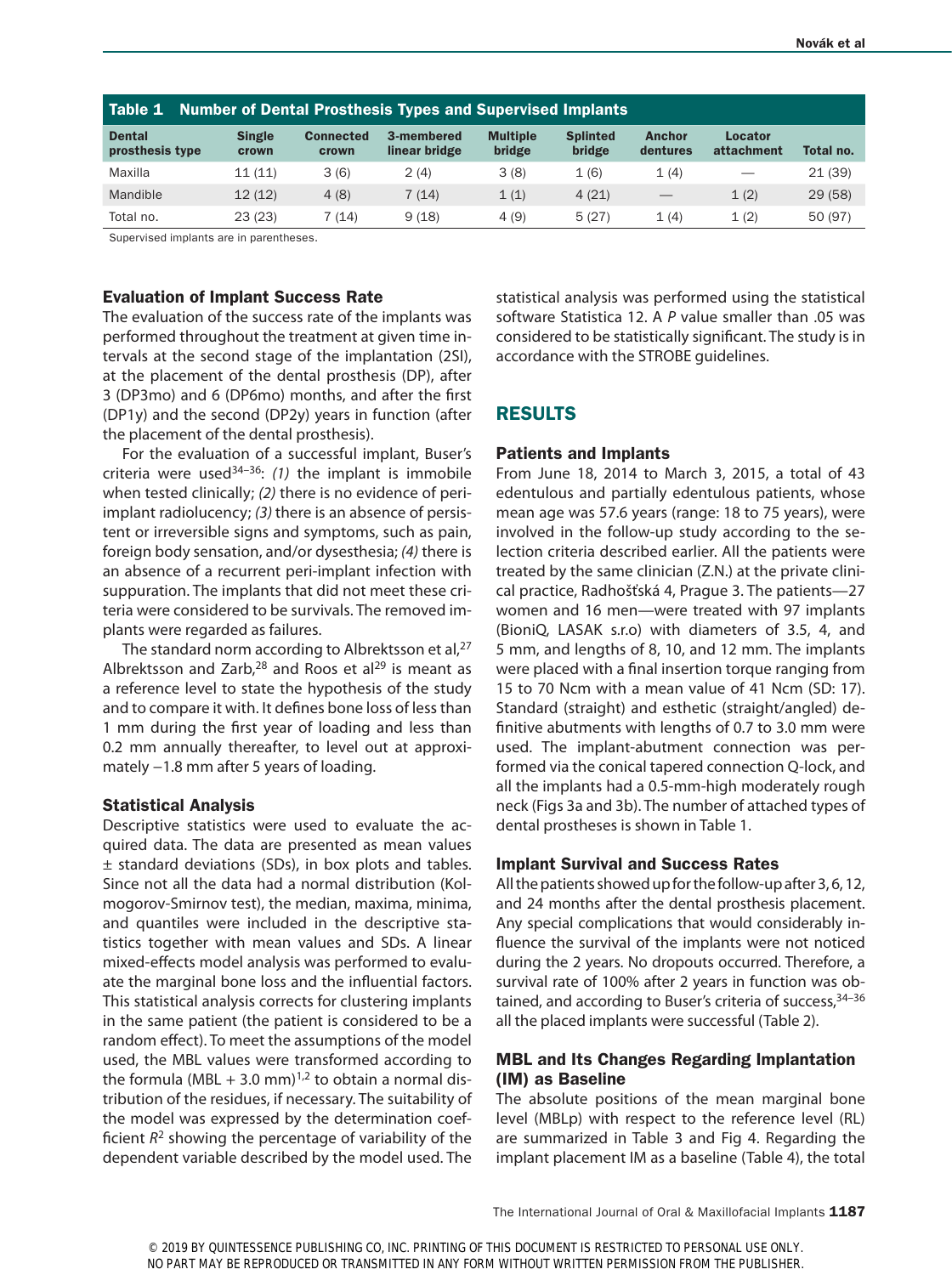

Fig 3a Cylindrical S3.5, S4.0, S5.0, and conical T4.0, T5.0 implants with a single prosthetic platform.



Fig 3b Q-lock connection between the intraosseous part of the implant and the abutment (anti-rotation element together with both the conical tapered and tube-in-tube connection). The modified osteoconductive surface of moderate roughness is shown as a red collar on the implant neck.

| Table 2 Life-Table Analysis According to Buser's Criteria of Success <sup>34-36</sup> |                                |                                                                |                                        |                                            |                                               |                                                 |  |  |  |
|---------------------------------------------------------------------------------------|--------------------------------|----------------------------------------------------------------|----------------------------------------|--------------------------------------------|-----------------------------------------------|-------------------------------------------------|--|--|--|
| <b>Time interval</b>                                                                  | No. of implants<br>in interval | No. of failed implants<br>in interval according<br>to criteria | No. of<br>unaccounted<br>for implants* | No. of assessed<br>implants in<br>interval | <b>Interval</b><br><b>SUCCESS</b><br>rate $%$ | <b>Cumulative</b><br><b>SUCCESS</b><br>rate $%$ |  |  |  |
| $IM-DP$                                                                               | 97                             | O                                                              | $\Omega$                               | 97                                         | 100                                           | 100                                             |  |  |  |
| $DP-DP3mo$                                                                            | 97                             | $\Omega$                                                       | $\Omega$                               | 97                                         | 100                                           | 100                                             |  |  |  |
| DP3mo-DP6mo                                                                           | 97                             | $\Omega$                                                       | $\Omega$                               | 97                                         | 100                                           | 100                                             |  |  |  |
| DP6mo-DP1y                                                                            | 97                             | $\Omega$                                                       | $\Omega$                               | 97                                         | 100                                           | 100                                             |  |  |  |
| DP1y-DP2y                                                                             | 97                             | $\Omega$                                                       | $\Omega$                               | 97                                         | 100                                           | 100                                             |  |  |  |

\*Implants in patients whose follow-up ended for any reason, except failure.

MBLp change over time became ΔMBLp (DP2y – IM) = −0.36 mm (SD: 0.55; *P* < .05), thus far. However, the main bone loss occurred between the IM and the dental prosthesis placement ΔMBLp (DP − IM) = −0.23 mm  $(SD: 0.42; P=.000002).$ 

However, the MBLp values have a limited interpretation, since the values of bone loss are compensated for by the bone growth. Therefore, the distribution of the bone changes is included for the first and the second years of function with respect to the baseline IM. This distribution showed nine implants with a loss higher than 1 mm until DP1y, and only seven implants with the same loss until DP2y (Fig 5).

# MBL and Its Changes Regarding Prosthesis Placement (DP) as Baseline

Considering the dental prosthesis placement as a baseline (Table 5), the  $\triangle$ MBLp (DP2y – DP) = -0.13 mm (SD: 0.39;  $P = .010$ ). With respect to the stated null hypothesis, the first-year resorption was ΔMBLp (DP1y − DP) = −0.12 mm (SD: 0.39; *P* = .022), while during the second year, the difference was ΔMBLp (DP2y - DP1y) = −0.02 mm (SD: 0.21; *P* = .77).

The distribution of bone loss with respect to the DP is shown in Fig 6. Bone loss higher than 1 mm after 1 year of loading occurred in four implants and only in two implants after 2 years of loading, respectively. Most of the implants (67 of 97) showed zero or positive change in the MBL after the first and second years of function.

# Gingival Biotype and Insertion Depth

Using the linear mixed-effects model statistics, it was found that the initial depth of insertion (submerged/ nonsubmerged) and biotype (thick/thin) significantly influenced bone level changes (*P* < .05). The results of the statistical analysis are presented in Table 6.

Evaluating the thin biotype separately (Fig 7a), the results show that the change in the mean marginal bone level ΔMBLp with respect to the IM differs according to the initial submersion. Submerged implants in thin biotype result in greater bone loss (−1.11 mm, SD: 0.80,  $n = 11$ ) after 2 years in service in comparison with nonsubmerged implants (-0.31 mm, SD: 0.32,  $n = 20$ ; however, the difference is not statistically significant  $(P = .058)$ .

Evaluating the thick biotype separately (Fig 7b), the ΔMBLp with respect to the IM after 2 years in function was generally lower compared to the thin biotype (Fig 7a). Nevertheless, the difference between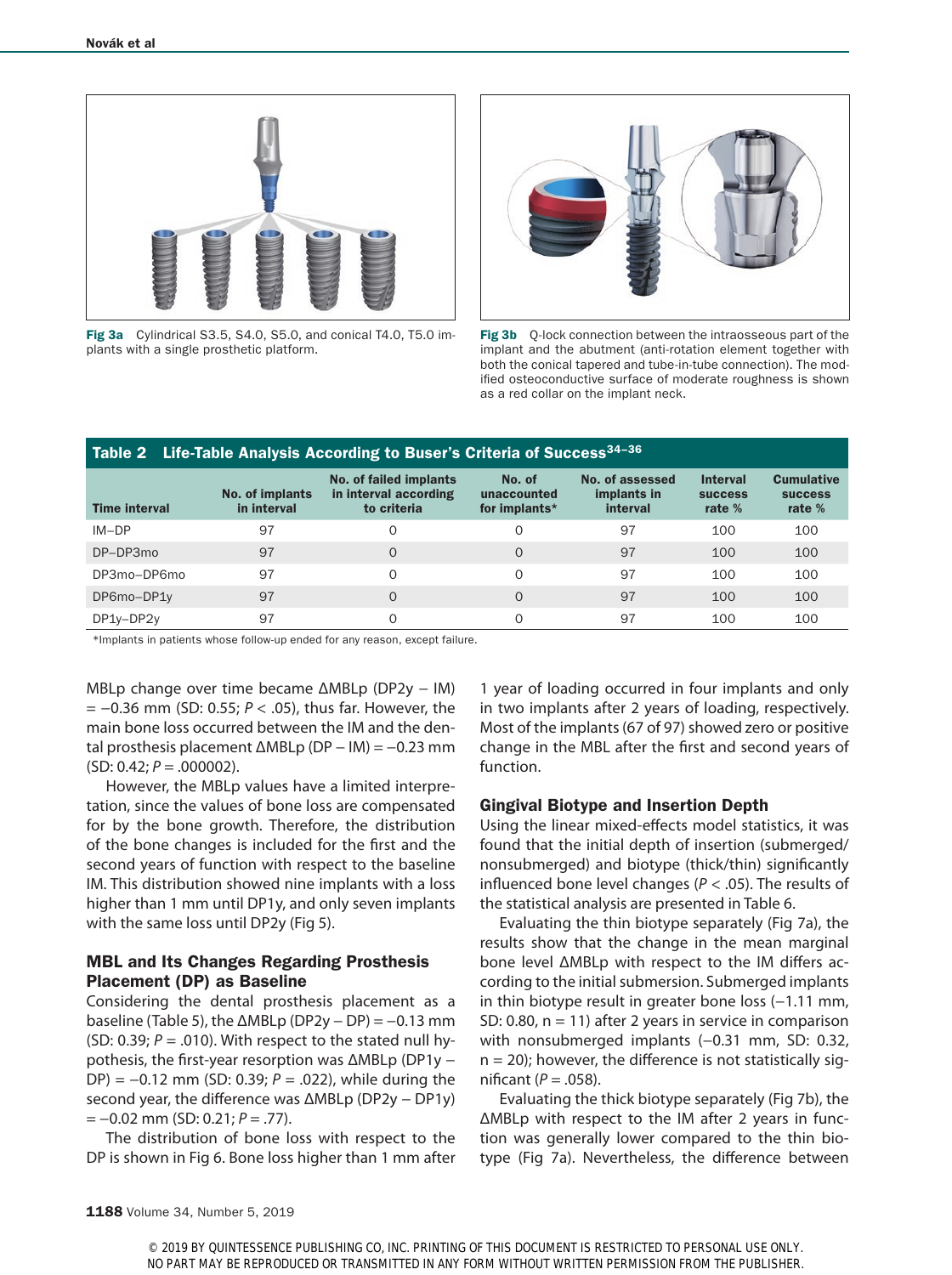| Table 3 Mean Marginal Bone Level (MBLp; mm) at Individual Follow-up Time Points |                                               |             |               |                |                |                          |                          |           |
|---------------------------------------------------------------------------------|-----------------------------------------------|-------------|---------------|----------------|----------------|--------------------------|--------------------------|-----------|
| <b>Time point</b>                                                               | No. of<br>patients <sup>a</sup><br>(implants) | <b>Mean</b> | <b>Median</b> | <b>Minimum</b> | <b>Maximum</b> | <b>Lower</b><br>quartile | <b>Upper</b><br>quartile | <b>SD</b> |
| IM                                                                              | 43 (97)                                       | 0.44        | 0.30          | $-0.25$        | 2.30           | 0.00                     | 0.75                     | 0.49      |
| 2S1                                                                             | 43 (97)                                       | 0.35        | 0.30          | $-0.35$        | 1.80           | 0.00                     | 0.50                     | 0.44      |
| <b>DP</b>                                                                       | 43 (97)                                       | 0.21        | 0.05          | $-0.75$        | 1.55           | 0.00                     | 0.30                     | 0.43      |
| DP3mo                                                                           | 43 (97)                                       | 0.11        | 0.00          | $-1.70$        | 1.55           | $-0.05$                  | 0.30                     | 0.50      |
| DP6mo                                                                           | 43 (97)                                       | 0.06        | 0.00          | $-1.20$        | 1.55           | $-0.25$                  | 0.30                     | 0.52      |
| DP1y                                                                            | 43 (97)                                       | 0.09        | 0.05          | $-1.35$        | 1.55           | $-0.20$                  | 0.30                     | 0.55      |
| DP <sub>2</sub> y                                                               | 43 (97)                                       | 0.07        | 0.00          | $-1.25$        | 1.55           | $-0.20$                  | 0.30                     | 0.52      |

aThe data were processed at the patient level. IM = implantation; 2SI = second stage of implantation; DP = dental prosthesis placement; DP3mo  $=$  3 months; DP6mo  $=$  6 months; DP1y  $=$  1 year; DP2y  $=$  2 years of the implant in service.

Fig 4 The development of mesial (MBLm), distal (MBLd), and mean marginal bone level (MBLp) during the 2-year follow-up with respect to the implant dimensions on the left. The vertical bars represent the 95% confidence intervals.  $IM = implementation$ ; 2SI = second stage of implantation; DP = dental prosthesis placement;  $DP3mo = 3 months$ ;  $DP6mo = 6$ months;  $DP1y = 1$  year;  $DP2y =$ 2 years of the implant in service.



# Table 4 Mean Change in Marginal Bone Level (ΔMBLp; mm) During Individual Phases After Implantation

| <b>Time interval</b> | No. of patients <sup>a</sup><br>(implants) | <b>Mean</b> | <b>SD</b> |
|----------------------|--------------------------------------------|-------------|-----------|
| $2SI - IM$           | 43 (97)                                    | $-0.09$     | 0.28      |
| $DP - IM$            | 43 (97)                                    | $-0.23$     | 0.42      |
| $DP3mo - IM$         | 43 (97)                                    | $-0.33$     | 0.51      |
| $DP6mo - IM$         | 43 (97)                                    | $-0.37$     | 0.57      |
| $DP1v - IM$          | 43 (97)                                    | $-0.35$     | 0.56      |
| $DP2v - IM$          | 43 (97)                                    | $-0.36$     | 0.55      |

aThe data were processed at the patient level. IM = implantation; 2SI = second stage of implantation; DP = dental prosthesis placement;  $DP3mo = 3 months$ ;  $DP6mo = 6 months$ ;  $DP1y = 1$  year;  $DP2y = 2$ years of the implant in service.

# Table 5 Mean Change in Marginal Bone Level (ΔMBLp; mm) 3, 6, 12, and 24 months after Dental Prosthesis Placement

| <b>Time interval</b> | No. of patients <sup>a</sup><br>(implants) | <b>Mean</b> | <b>SD</b> |
|----------------------|--------------------------------------------|-------------|-----------|
| $DP3mo - DP$         | 43 (97)                                    | $-0.10$     | 0.32      |
| $DP6mo - DP$         | 43 (97)                                    | $-0.14$     | 0.31      |
| $DP1y - DP$          | 43 (97)                                    | $-0.12$     | 0.39      |
| $DP2v - DP$          | 43 (97)                                    | $-0.13$     | 0.39      |

aThe data were processed at the patient level. IM = implantation; 2SI  $=$  second stage of implantation;  $DP =$  dental prosthesis placement;  $DP3mo = 3$  months;  $DP6mo = 6$  months;  $DP1y = 1$  year;  $DP2y = 2$ years of the implant in service.

the bone level changes of the submerged (-0.44 mm, SD: 0.48, n = 22) and nonsubmerged (-0.16 mm, SD: 0.43,  $n = 44$ ) implants in the thick biotype was still statistically significant (*P* < .05).

Considering the mean marginal bone level MBLp, the graphs (Figs 8a and 8b) show stabilization of the bone at a constant vertical distance from the implantabutment junction (IAJ) after 2 years in function. The MBLp stabilized at approximately 0.4 mm below the IAJ in both submerged and nonsubmerged implants in the thin biotype—MBLp (DP2y) =  $-0.06$  mm, SD: 0.67,  $n = 11$ ; and MBLp (DP2y) = -0.08 mm, SD: 0.33, n = 20,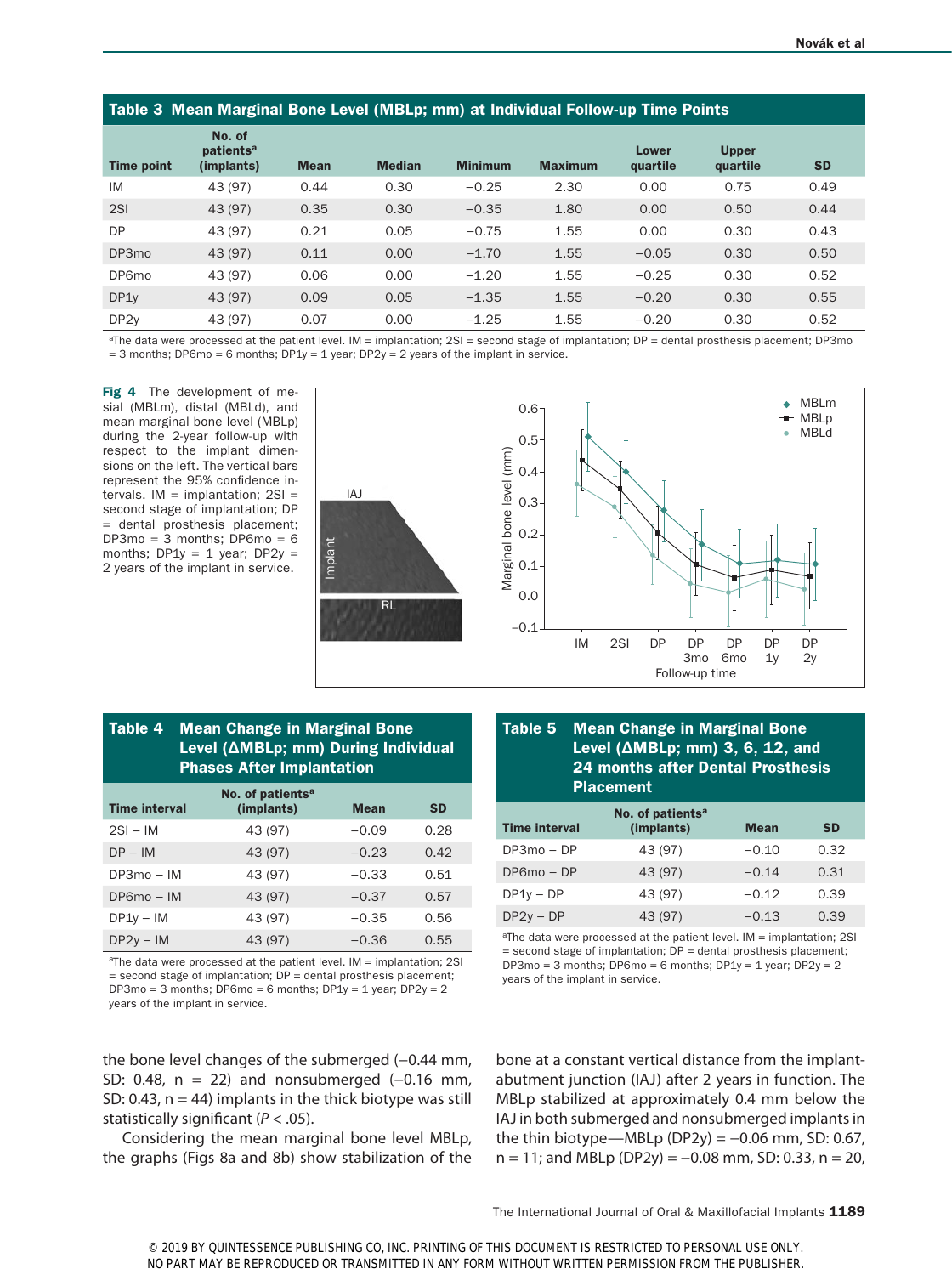

Fig 5 The relative distribution of the mean marginal bone level changes (∆MBLp) after the first *(green)* and the second *(gray)* year in function considering the time of implantation (IM) as a baseline. A total of nine and seven pieces of the monitored implants resulted in marginal bone loss greater than 1 mm after the first and the second years in function, respectively.



Fig 6 The relative distribution of the mean marginal bone level changes (∆MBLp) after the first *(green)* and the second *(gray)* year in function considering the time of the dental prosthesis placement (DP) as a baseline. A total of four and two pieces of the monitored implants resulted in marginal bone loss greater than 1 mm after the first and the second years in function, respectively.

## Table 6 Mean Marginal Bone Level Change—ΔMBLp (DP2y − IM)—Regarding Submersion and Gingival Biotype (mm)

| <b>Variable</b> | No. of patients <sup>a, b</sup> (implants) | <b>Mean</b> | <b>SD</b> | 95% CI             | P value <sup>c</sup> | $R^2$ [%] <sup>d</sup> |
|-----------------|--------------------------------------------|-------------|-----------|--------------------|----------------------|------------------------|
| Insertion       |                                            |             |           |                    |                      |                        |
| Submerged       | 25(33)                                     | $-0.67$     | 0.67      | $-0.91$ to $-0.42$ | $1 \cdot 10^{-10}$   | 56.1                   |
| Nonsubmerged    | 31(64)                                     | $-0.21$     | 0.40      | $-0.31$ to $-0.11$ |                      |                        |
| <b>Biotype</b>  |                                            |             |           |                    |                      |                        |
| <b>Thick</b>    | 30(66)                                     | $-0.26$     | 0.46      | $-0.37$ to $-0.14$ | .006                 | 50.1                   |
| Thin            | 15(31)                                     | $-0.59$     | 0.66      | $-0.84$ to $-0.35$ |                      |                        |

aOne patient can be included in both of the compared groups; therefore, their sum can be excessive.

<sup>b</sup>The data were processed at the patient level.

**CBased on the analysis of contrasts within the general linear model analysis.** 

dThe determination coefficient.

respectively. In the thick biotype, the MBLp of nonsubmerged implants stayed below the IAJ, MBLp (DP2y)  $= -0.04$  mm (SD: 0.43, n = 44), and the MBLp of submerged implants stayed above the IAJ, MBLp (DP2y) = 0.50 mm (SD: 0.53,  $n = 22$ ), throughout the follow-up (Fig 8b).

# **DISCUSSION**

This clinical follow-up study was conducted to assess the 2-year success rate of the dental implant system. It was unambiguously proven that the observed mean marginal bone losses, ΔMBLp (DP1y − DP) = −0.12 mm

1190 Volume 34, Number 5, 2019

© 2019 BY QUINTESSENCE PUBLISHING CO, INC. PRINTING OF THIS DOCUMENT IS RESTRICTED TO PERSONAL USE ONLY. NO PART MAY BE REPRODUCED OR TRANSMITTED IN ANY FORM WITHOUT WRITTEN PERMISSION FROM THE PUBLISHER.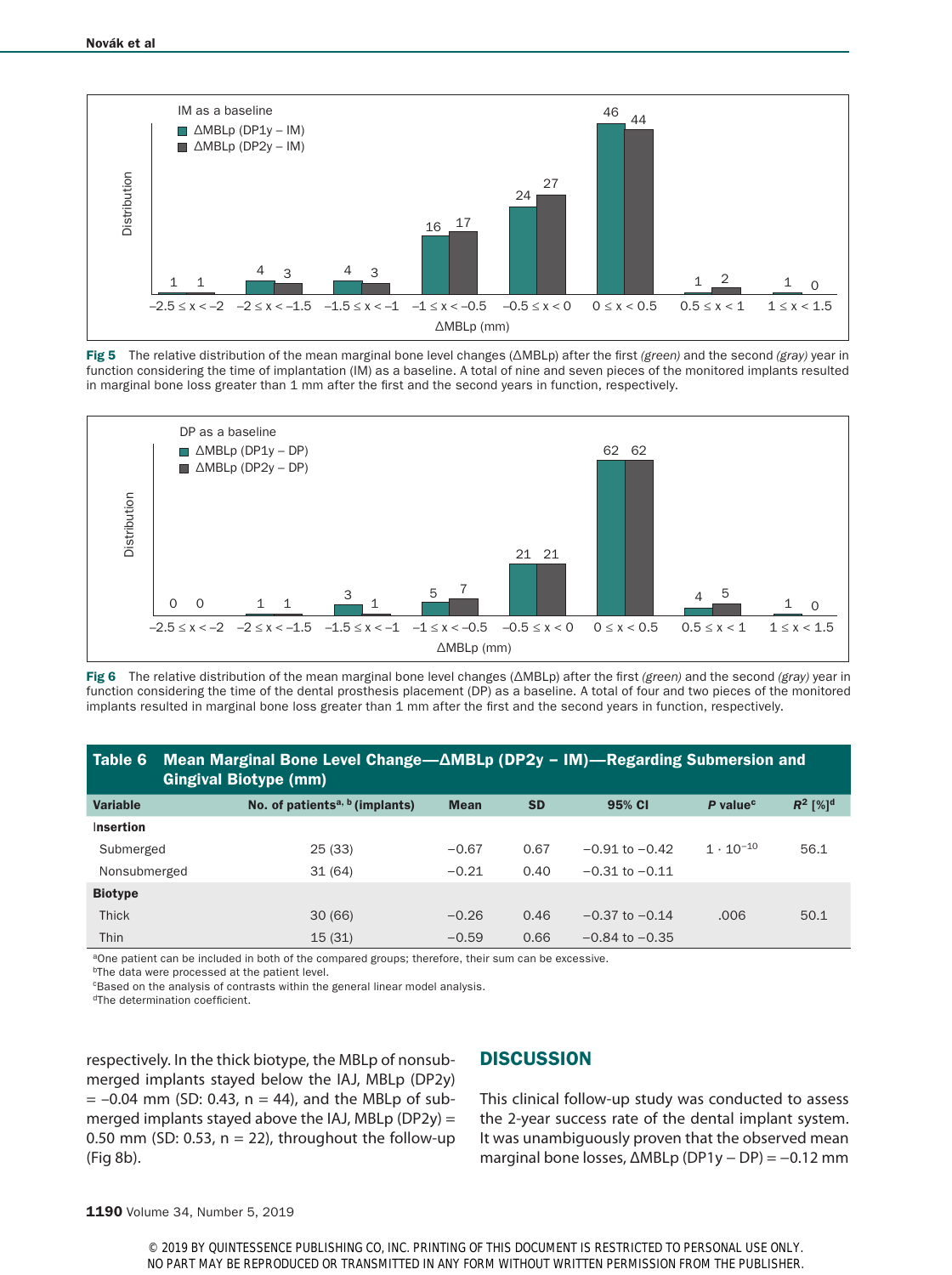

Fig 7 Comparison of the marginal bone resorption depending on the initial implant submersion within the *(a)* thin and *(b)* thick biotypes. The vertical bars represent the 95% confidence intervals. IM = implantation; 2SI = second stage of implantation; DP = dental prosthesis placement; DP3mo = 3 months; DP6mo = 6 months; DP1y = 1 year; DP2y = 2 years of the implant in service.



Fig 8 The evolution of the mean marginal bone level (MBLp) according to the initial implant submersion, with respect to the implant dimensions on the left. The moderately rough surface of the implant neck is shown in red. The vertical bars represent the 95% confidence intervals. *(a)* Thin biotype. *(b)* Thick biotype. IM = implantation; 2SI = second stage of implantation; DP = dental prosthesis placement; DP3mo = 3 months; DP6mo = 6 months; DP1y = 1 year; DP2y = 2 years of the implant in service.

(SD: 0.39) and ΔMBLp (DP2y − DP1y) = −0.02 mm (SD: 0.21), are lower than the stated null hypothesis on a significance level of  $\alpha$  = .05. The hypothesis was based on the consensually accepted standard values (maximum of 0.5 mm bone resorption per first year of loading [half of the standard] and 0.2 mm of bone resorption per second year in function).<sup>27-29</sup>

The results of this study, ΔMBLp (DP2y - IM)  $= -0.36$  mm (SD: 0.55) and  $\triangle MBLp$  (DP2y – DP) = −0.13 mm (SD: 0.39), are in a concordance with the best documented dental implant systems. Payne et al<sup>37</sup> documented ITI Dental Implants (Straumann), where the  $\triangle \text{MBLp}$  (DP2y − DP) = -0.12 mm (SD: 0.17); Vervaeke et al<sup>24</sup> analyzed Astra Tech implants, where

the ΔMBLp reached −0.90 mm (SD: 0.66) after 2 years; and Friberg et al<sup>38</sup> focused on the one-piece smoothsurface Brånemark System implants resulting in the ΔMBLp (DP2y − DP) of approximately −0.34 mm (only results after the first and third years of follow-up are evaluated). The multicenter study by Hämmerle et al<sup>39</sup> and Sanz et al<sup>40</sup> documented the Straumann Bone Level SLActive implants, where the monitored implants were divided into two groups—submerged and transmucosal—showing mean marginal bone changes of −0.68 mm (SD: 0.98) and −0.58 mm (SD: 0.77), respectively, from the IM up to 3 years. Moreover, Sanz et al<sup>40</sup> stated the distribution of bone-level change after 3 years for both groups, where 23% and 18% of

The International Journal of Oral & Maxillofacial Implants 1191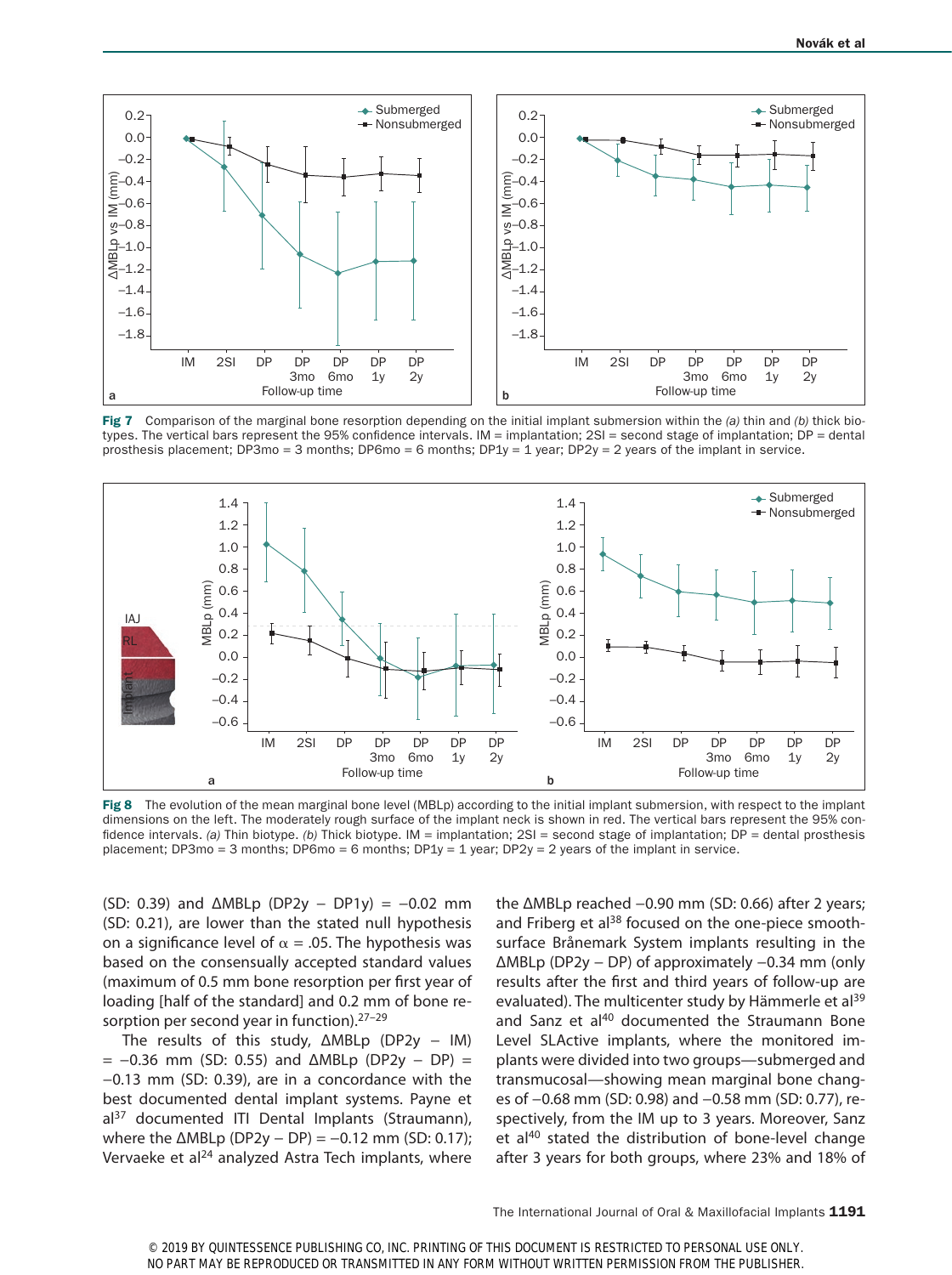submerged and transmucosal implants, respectively, exhibited bone loss  $\geq 1$  mm. That is almost three times more than in this study.

Sanz et al<sup>40</sup> also documented that more than half of the total resorption occurred during the first year after the IM, which agrees with results in this study where almost two-thirds of the total bone loss occurred from the IM to the DP  $(P = .000002)$ . Statistically insignificant (*P* > .05) bone loss occurred after the DP3mo, which indicates stabilization of the marginal bone and a steady state of the remodeling of the physiologically loaded bone.

The presented results have also shown greater and statistically significant bone loss around the submerged implants ( $P = .005$ ). Most authors demonstrated the same results.<sup>20,22,24,40-43</sup> Nevertheless, some studies did not prove a statistically significant difference between the tested groups.<sup>21,44</sup>

The analysis of the submersion of the implants with a moderately rough neck, separately in thick and thin biotypes, provides a different way of bone stabilization. In the thin biotype, the bone stabilized at approximately 0.4 mm apically from the IAJ (microgap) independently on the initial submersion. This phenomenon seems to be in accordance with the statement of Hermann et al.<sup>45</sup> who observed that the marginal bone stabilizes in the constant vertical distance from the microgap. In this study, it was suggested that this is caused by the reestablishment of the appropriate biologic width $33,46$  and by the attachment of supracrestal connective tissue to the moderately rough BIOsurface on the implant neck. Such connective tissue attachment supported by the abutment epithelial attachment, $11,12$  taking place on the polished transmucosal part of the abutment, may finally establish an effective biologic barrier protecting marginal bone. However, submerged implants in the thin biotype had to pay great bone resorption for this kind of bone stabilization.

On the contrary, the thick biotype provided appropriate mucosal tissue thickness (> 2.0 mm) already at the time of implant placement. This biologic width protects marginal bone of both the submerged and nonsubmerged implants in the same way. Therefore, marginal bone loss in the thick biotype is less in comparison with the thin biotype. The difference is that the nonsubmerged implants in the thick biotype, unlike submerged ones, may create the effective connective tissue attachment due to actual mutual position of connective tissue and moderately rough implant neck.

Because of such behavior, it would be more appropriate to nonsubmerge the implants to let the connective tissue integrate with the rough implant neck. This conclusion is also in compliance with those stated by Vervaeke et al,<sup>24</sup> Finne et al,<sup>20</sup> Bae et al,<sup>47</sup> and Jung et al.48 On the other hand, even though shallow implant insertion causes less resorption compared with deeper insertion, deeper insertion is more preferred when there is still a concern about an unexpected implant neck exposure, and when the risk of dehiscence can occur in thin alveolar bone.

The findings of this study have to be seen in the light of some limitations. For future research, it would be beneficial to measure the soft tissue thickness (biologic width) at the time of implant placement to get more precise description of the biotypes and the biologic width changes. A shortcoming of the study may also be the fact that the compared groups consisted of a different number of patients. Hence, the results of the smaller groups are always determined with greater SDs. The number of treated patients may seem to be quite modest; however, the patients were chosen according to the inclusion criteria described earlier, and therefore, the sample is considered to be representative. Nevertheless, in this study number, deeper analysis involving other factors that can also influence marginal bone behavior is not possible because of the shortage of analyzed samples during separation. Therefore, future studies will focus on other factors associated with implant success. Among the other factors are implant position, implant dimensions, type of definitive abutment, and type of dental prosthesis used. Such factors are often evaluated separately, which may be the reason for different opinions and interpretations of the results by other authors. Within the combination of two factors—biotype and implant submersion—that were evaluated here, this study has included a new factor, the mutual vertical positions of the implant neck with a modified osteoconductive surface and the connective tissue, that may contribute to soft tissue barrier establishment and marginal bone protection. Nevertheless, for a deeper understanding of this issue, more studies have to be undertaken.

# **CONCLUSIONS**

This clinical and radiographic study shows that the implant system seems to be stable and predictable during the 2-year follow-up period, resulting in a 100% success rate according to Buser's criteria. The mean marginal bone loss was significantly lower than the stated hypothesis of 0.5 mm until the first year after the dental prosthesis placement and 0.2 mm per year thereafter.

It was found that the submerged implants and the thin biotype resulted in statistically significantly greater marginal bone loss compared with the nonsubmerged implants and the thick biotype, respectively.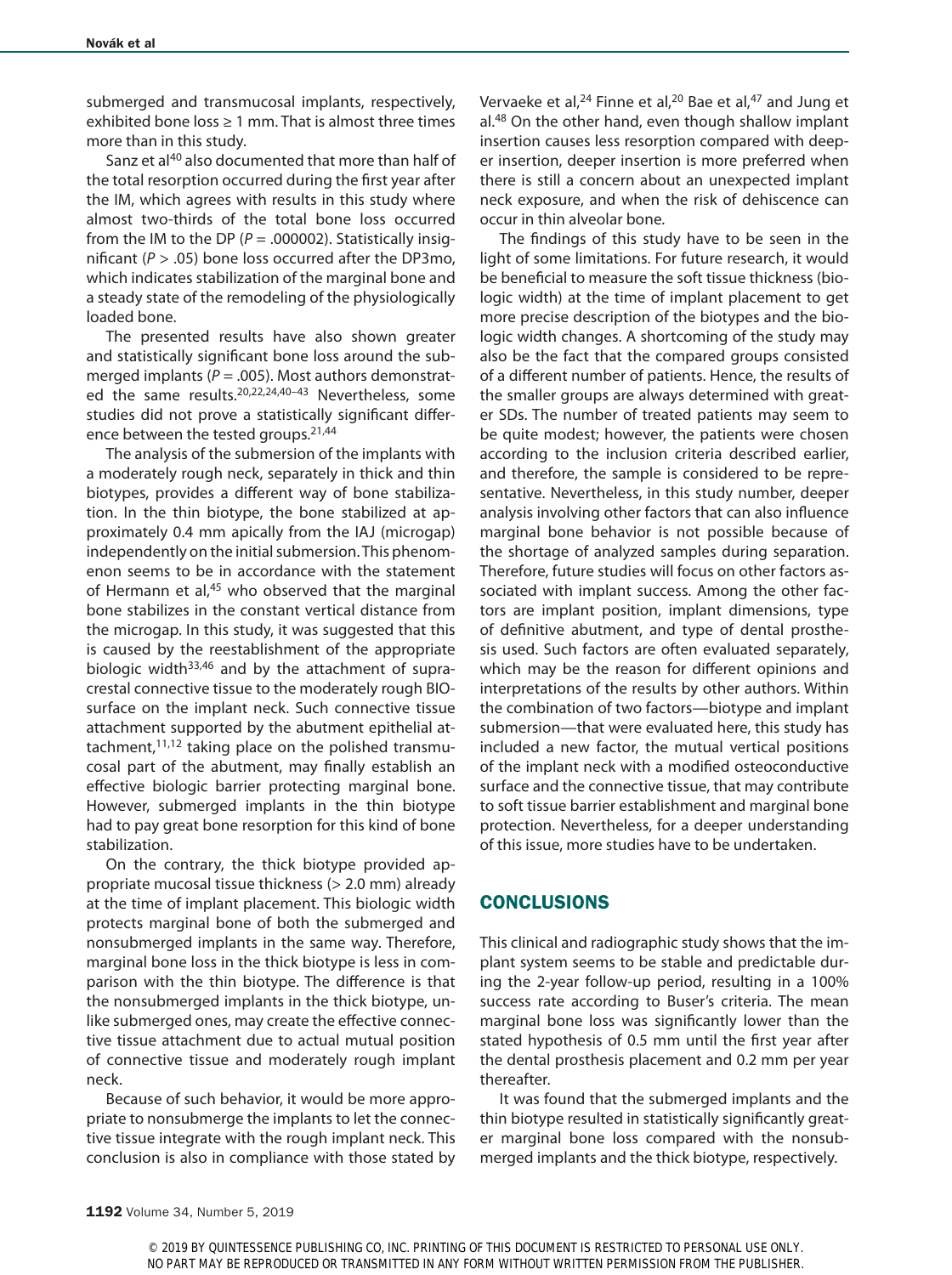# ACKNOWLEDGMENTS

Financial support was given by the Technology Agency of the Czech Republic (TACR), project no. TE01020390. The authors would also like to thank RNDr. Vaclav Capek, PhD, Faculty of Medicine of Charles University, for support in the statistical evaluation of the clinical data. The authors declare no conflicts of interest.

# REFERENCES

- 1. Glauser R, Portmann M, Ruhstaller P, Lundgren AK, Hammerle Ch, Gottlow J. Stability measurements of immediately loaded machined and oxidized implants in the posterior maxilla. A comparative clinical study using resonance frequency analysis. Appl Osseointegration Res 2001;2:27–29.
- 2. Zechner W, Tangl S, Fürst G, et al. Osseous healing characteristics of three different implant types. Clin Oral Implants Res 2003;14:150–157.
- 3. Kokovic V, Jung R, Feloutzis A, Todorovic VS, Jurisic M, Hämmerle CH. Immediate vs. early loading of SLA implants in the posterior mandible: 5-year results of randomized controlled clinical trial. Clin Oral Implants Res 2014;25:e114–e119.
- 4. IMPLADENT STI-Bio-C, Bioactive titanium, https://www.lasak.com/ wp-content/uploads/2017/06/268-impladent-sti-bio-c-bioactivetitanium\_en\_web.pdf
- 5. Kolafová M, Šťovíček J, Strnad J, Zemek J, Dybal J. In vitro bioactivity test of real dental implants according to ISO 23317. Int J Oral Maxillofac Implants 2017;32:1221–1230.
- 6. Strnad J, Urban K, Povysil C, Strnad Z. Secondary stability assessment of titanium implants with an alkali-etched surface: A resonance frequency analysis study in beagle dogs. Int J Oral Maxillofac Implants 2008;23:502–512.
- 7. Protivinsky J, Appelford M, Strnad J, Helebrant A, Ong JL. Effect of chemically modified titanium surfaces on protein adsorption and osteoblast precursor cell behavior. Int J Oral Maxillofac Implants 2007;22:542–550.
- 8. Simunek A, Kopecka D, Strnad J. Reduced healing time of Impladent implants with bioactive surface. Quintessenz 2004;13(6).
- 9. Stepanek A, Strnad J, Strnad Z. Early loading (4 weeks) of dental implants Impladent in maxilla and mandible – monitoring of the healing process using resonance frequency analysis. Quintessenz 2005;14:51–58.
- 10. Nathansky Z, Strnad J, Strnad Z. Stability assessment of immediately loaded alkali-etched implants. 13th Annual Scientific Meeting, EAO Congress, Paris, 16th-18th Sept 2004. Clin Oral Implants Res, 15(170).
- 11. Simunek A, Strnad J, Kopecka D, et al. Changes in stability after healing of immediately loaded dental implants. Int J Oral Maxillofac Implants 2010;25:1085–1092.
- 12. Simunek A, Kopecka D, Brazda T, Strnad J, Capek L, Slezak R. Development of implant stability during early healing of immediately loaded implants. Int J Oral Maxillofac Implants 2012;27:619–627.
- 13. Teng FY, Ko CL, Kuo HN, et al. A comparison of epithelial cells, fibroblasts, and osteoblasts in dental implant titanium topographies. Bioinorg Chem Appl 2012;2012:687291.
- 14. Meyle J. Cell adhesion and spreading on different implant surfaces. In: Lang N, Karring T, Lindhe J (eds). Proceedings of the 3rd European Workshop on Periodontology. Berlin: Quintessence, 1999:55–72.
- 15. Rompen E, Domken O, Degidi M, Pontes AE, Piattelli A. The effect of material characteristics, of surface topography and of implant components and connections on soft tissue integration: A literature review. Clin Oral Implants Res 2006;17(suppl 2):55–67.
- 16. Den Hartog L, Raghoebar GM, Slater JJ, Stelligsman K, Vissing A, Meijer HJ. Single-tooth implants with different neck designs: A randomized clinical trial evaluating the aesthetic outcome. Clin Implant Dent Relat Res 2013;15:311–321.
- 17 Nickenig HJ, Wichmann M, Happe A, Zöller JE, Eitner S. A 5-year prospective radiographic evaluation of marginal bone levels adjacent to parallel-screw cylinder machined-neck implants and rough-surfaced microthreaded implants using digitized panoramic radiographs. J Craniomaxillofac Surg 2013;41:564–568.
- 18. Van de Velde T, Collaert B, Sennerby L, De Bruyn H. Effect of implant design on preservation of marginal bone in the mandible. Clin Implant Dent Relat Res 2010;12:134–141.
- 19. Bratu EA, Tandlich M, Shapira L. A rough surface implant neck with microthreads reduces the amount of marginal bone loss: A prospective clinical study. Clin Oral Implants Res 2009;20:827–832.
- 20. Finne K, Rompen E, Toljanic J. Clinical evaluation of a prospective multicenter study on 1-piece implants. Part 1: Marginal bone level evaluation after 1 year of follow-up. Int J Oral Maxillofac Implants 2007;22:226–234.
- 21. Romanos GE, Aydin E, Gaertner K, Nentwig GH. Long-term results after subcrestal or crestal placement of delayed loaded implants. Clin Implant Dent Relat Res 2015;17:133–141.
- 22. Pellicer-Chover H, Peñarrocha-Diago M, Peñarrocha-Oltra D, Gomar-Vercher S, Agustín-Panadero R, Peñarrocha-Diago M. Impact of crestal and subcrestal implant placement in peri-implant bone: A prospective comparative study. Med Oral Patol Oral Cir Bucal 2016;21:e103–e110.
- 23. Nóvoa L, Batalla P, Caneiro L, Pico A, Liñares A, Blanco J. Influence of abutment height on maintenance of peri-implant crestal bone at bone-level implants: A 3-year follow-up study. Int J Periodontics Restorative Dent 2017;37:721–727.
- 24. Vervaeke S, Dierens M, Besseler J, De Bruyn H. The influence of initial soft tissue thickness on peri-implant bone remodeling. Clin Implant Dent Relat Res 2014;16:238–247.
- 25. Linkevicius T, Apse P, Grybauskas S, Puisys A. The influence of soft tissue thickness on crestal bone changes around implants: A 1-year prospective controlled clinical trial. Int J Oral Maxillofac Implants 2009;24:712–719.
- 26. Linkevicius T, Puisys A, Steigmann M, Vindasiute E, Linkeviciene L. Influence of vertical soft tissue thickness on crestal bone changes around implants with platform switching: A comparative clinical study. Clin Implant Dent Relat Res 2015;17:1228–1236.
- 27. Albrektsson T, Zarb G, Worthington P, Eriksson AR. The long-term efficacy of currently used dental implants: A review and proposed criteria of success. Int J Oral Maxillofac Implants 1986;1:11–25.
- 28. Albrektsson T, Zarb GA. Current interpretations of the osseointegrated response: Clinical significance. Int J Prosthodont 1993;6:95–105.
- 29. Roos J, Sennerby L, Lekholm U, Jemt T, Gröndahl K, Albrektsson T. A qualitative and quantitative method for evaluating implant success: A 5-year retrospective analysis of Brånemark implant. Int J Oral Maxillofac Implants 1997;12:504–514.
- 30. Misch CE. Bone density: A key determinant for treatment planning. In: Misch CE (ed). Contemporary Implant Dentistry, 3rd Edition. St. Louis: Mosby, 2008:130–146.
- 31. De Rouck T, Eghbali R, Collys K, De Bruyn H, Cosyn J. The gingival biotype revisited: Transparency of the periodontal probe through the gingival margin as a method to discriminate thin from thick gingiva. J Clin Periodontol 2009;36:428–433.
- 32. Kan JY, Rungcharassaeng K, Umezu K, Kois JC. Dimensions of peri-implant mucosa: An evaluation of maxillary anterior single implants in humans. J Periodontol 2003;74:557–562.
- 33. Berglundh T, Lindhe J. Dimension of the periimplant mucosa. Biological width revised. J Clin Periodontol 1996;23:971–973.
- 34. Buser D, Weber HP, Lang NP. Tissue integration of nonsubmerged implants. 1-year results of a prospective study with 100 ITI hollow-cylinder and hollow screw implants. Clin Oral Implants Res 1990;1:33–40.
- 35. Buser D, Meriscke-Stern R, Bernard JP, et al. Long-term evaluation of nonsubmerged ITI implants. Part I: 8-year life-table analysis of a prospective multi-center study with 2359 implants. Clin Oral Implants Res 1997;8:161–172.
- 36. Buser D, Meriscke-Stern R, Dula K, Lang NP. Clinical experience with one-stage, nonsubmerged dental implants. Adv Dent Res 1999;13:153–161.
- 37. Payne AG, Tawse-Smith A, Duncan WD, Kumara R. Conventional and early loading of unsplinted ITI implants supporting mandibular overdentures. Clin Oral Implants Res 2002;13:603–609.

The International Journal of Oral & Maxillofacial Implants 1193